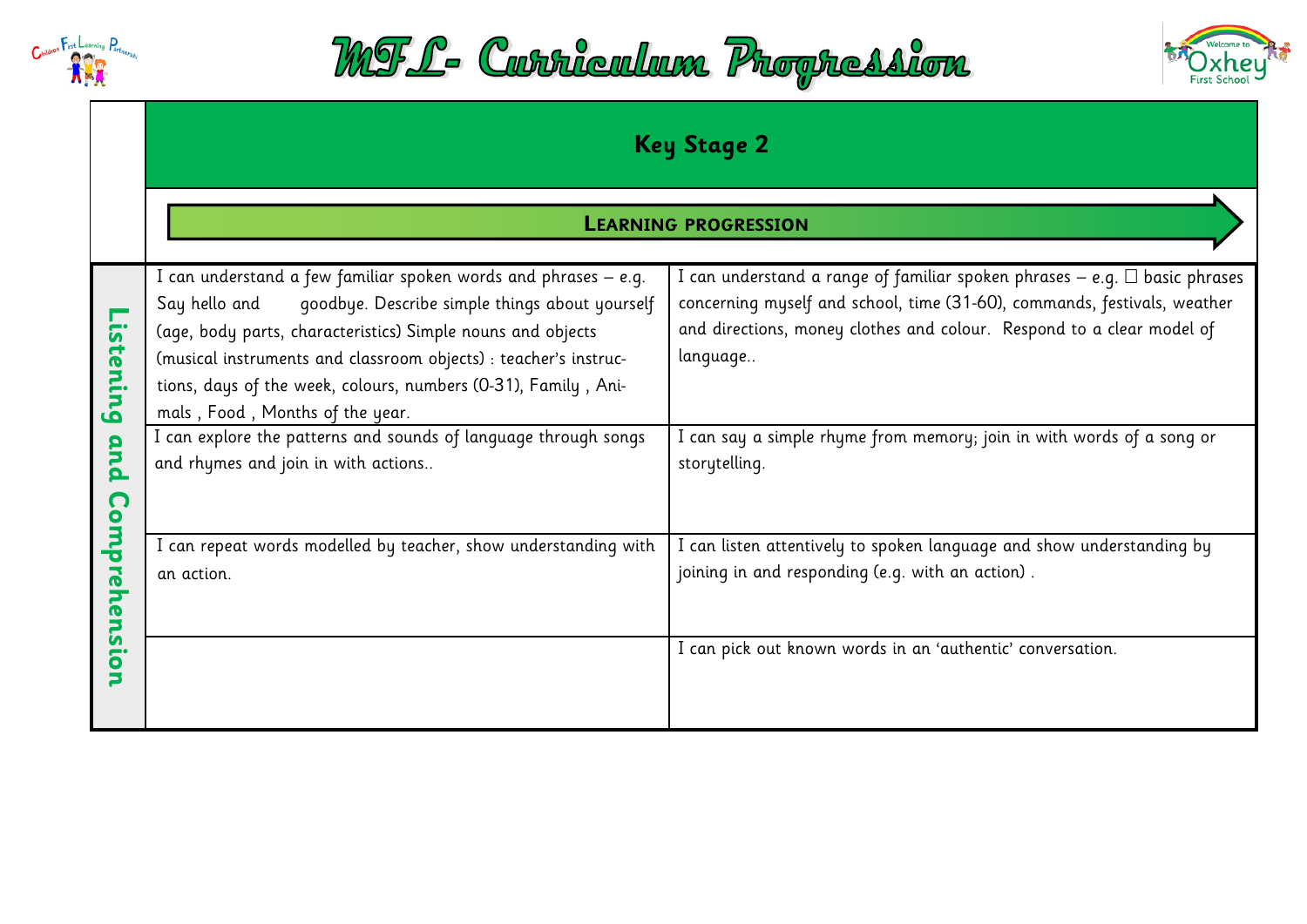|                                         | <u> MTL- Carriculaux Progression</u>                                                                        |                                                                                                                                                  |
|-----------------------------------------|-------------------------------------------------------------------------------------------------------------|--------------------------------------------------------------------------------------------------------------------------------------------------|
|                                         |                                                                                                             | <b>Key Stage 2</b>                                                                                                                               |
|                                         |                                                                                                             | <b>LEARNING PROGRESSION</b>                                                                                                                      |
|                                         | I can say and/or repeat a few words and short simple<br>phrases – e.g. $\Box$ what I am like (personality). | I can answer simple questions and give basic information $-$ e.g.<br>about the weather, describe self/ hobbies and interests.                    |
| $\mathbf{V}$<br>$\overline{\mathbf{C}}$ | Recognise a familiar question and respond with a simple re-<br>hearsed response.                            | I can use common phrases.                                                                                                                        |
| eaking                                  | I can imitate correct pronunciation with some success from<br>authentic speakers.                           | I am developing accuracy with my pronunciation when pro-<br>nouncing phrases, by listening to and repeating recordings of<br>authentic speakers. |
|                                         | I know how to pronounce some single letter sounds.                                                          | I can show an awareness of sound patterns.                                                                                                       |
|                                         |                                                                                                             |                                                                                                                                                  |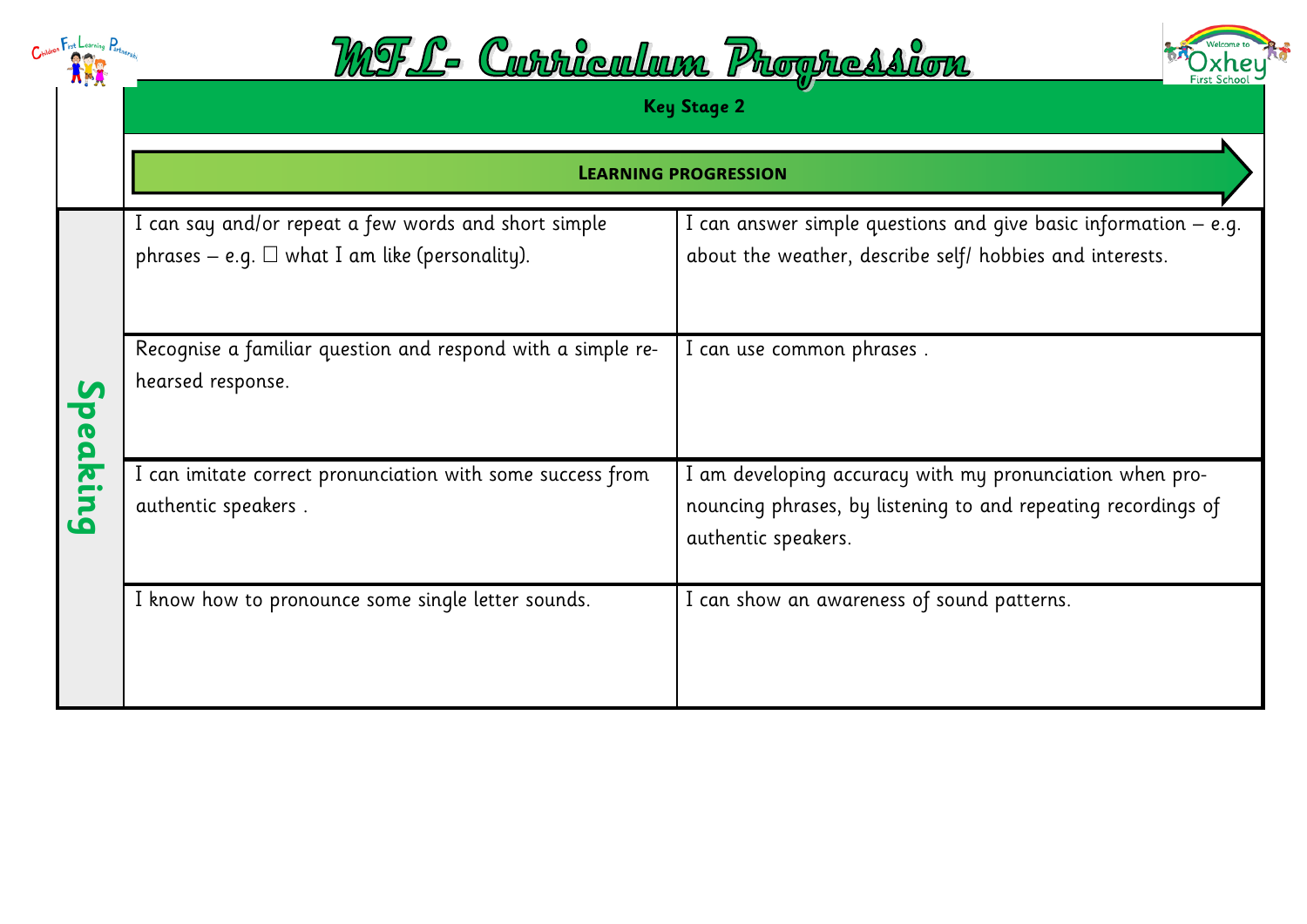





|                        | <b>Key Stage 2</b>                                                                                                    |                                                                               |  |
|------------------------|-----------------------------------------------------------------------------------------------------------------------|-------------------------------------------------------------------------------|--|
|                        |                                                                                                                       |                                                                               |  |
|                        | <b>LEARNING PROGRESSION</b>                                                                                           |                                                                               |  |
| 刀<br>ea<br><b>ding</b> | I can begin to recognises few familiar words or phrases - e.g. from<br>stories and rhymes, labels on familiar objects | I can understand some familiar written phrases e.g. simple weather<br>phrases |  |
| and<br>n<br>O<br>Ę     | I can use visual clues to help with reading.                                                                          | I can begin to show understanding of more complex written phrases             |  |
| preh<br>ens<br>О       |                                                                                                                       | I can begin to match sound to print.                                          |  |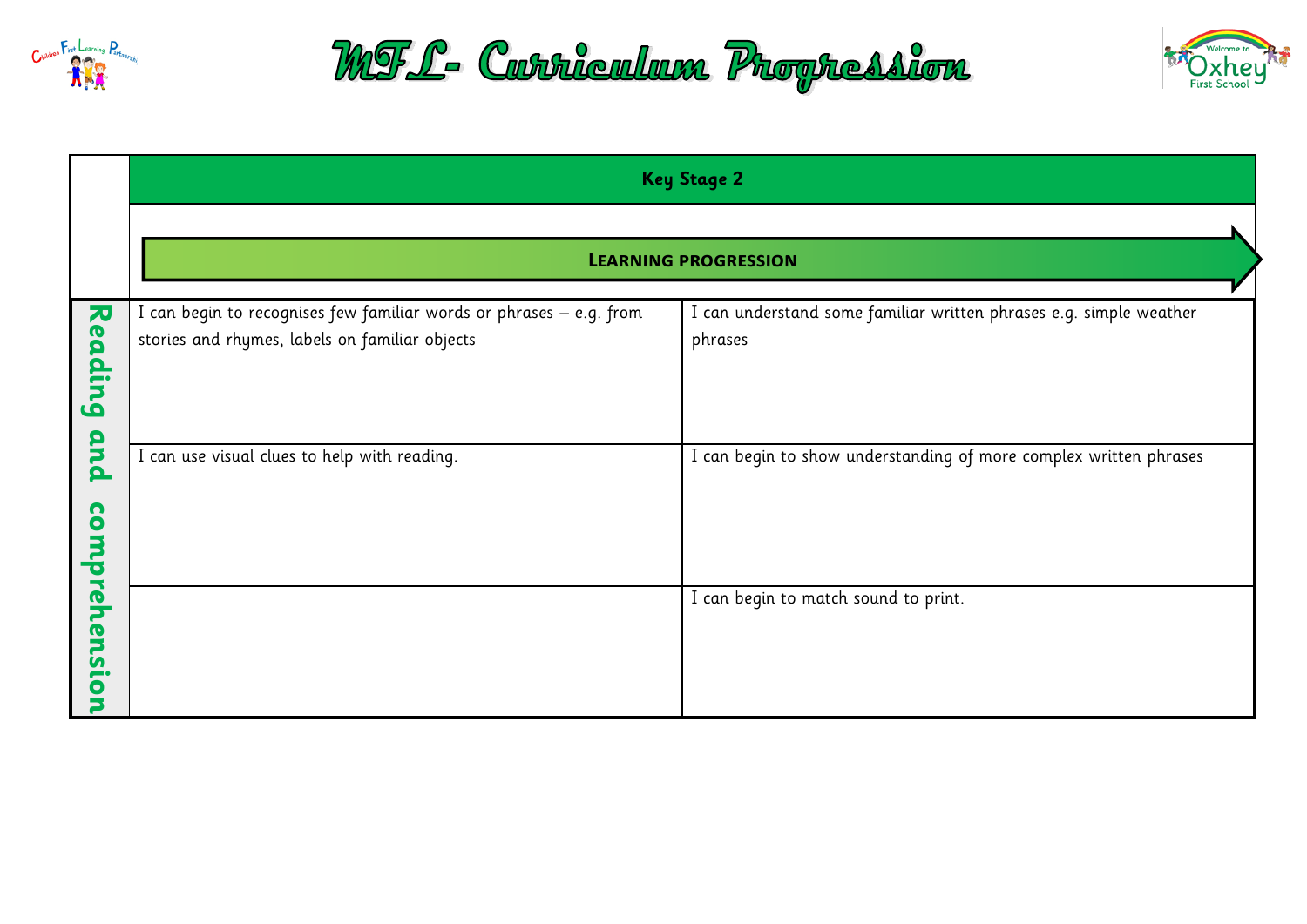





|                                      | <b>Key Stage 2</b>                                                                                                                 |                                                                                                                                                                                   |
|--------------------------------------|------------------------------------------------------------------------------------------------------------------------------------|-----------------------------------------------------------------------------------------------------------------------------------------------------------------------------------|
|                                      | <b>LEARNING PROGRESSION</b>                                                                                                        |                                                                                                                                                                                   |
| S<br><b>Triting</b><br>and<br>rammar | I can write or copy simple words and/or symbols correctly - e.g. per-<br>sonal information such as age, numbers, colours, objects. | I can write one or two short sentences with support e.g. a model or fill in the<br>words on a simple form - e.g. shopping list, holiday greetings by email/<br>postcard/ weather. |
|                                      | I can select appropriate words to attempt to complete short phrases<br>or sentences.                                               | I can begin to spell some commonly used words and phrases correctly.                                                                                                              |
|                                      | I can use un/una with noun to identify gender.                                                                                     | I can begin to write short phrases and sentences from memory.                                                                                                                     |
|                                      |                                                                                                                                    | I can use I and you.                                                                                                                                                              |
|                                      |                                                                                                                                    | I can begin to use adjectives with nouns.                                                                                                                                         |
|                                      |                                                                                                                                    | I can form positive and negative versions of phrases. e.g. me qusta/ no me<br>qusta.                                                                                              |